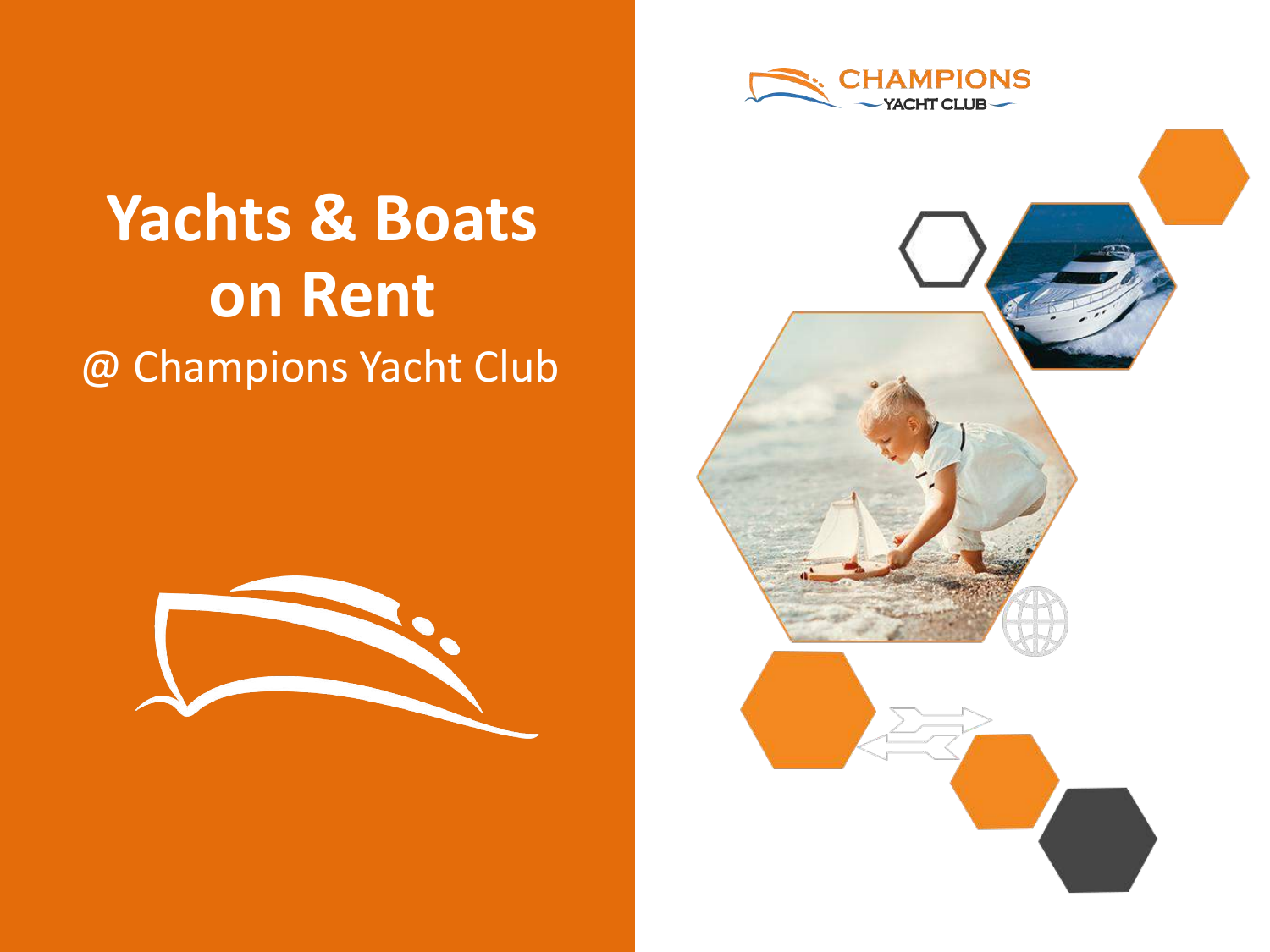

Why opt for [Yachts & Boats on Rent?](http://www.championsyachtclub.com/yachts-and-boats-for-rent.php)

A yacht holiday can never match up to any other holiday experience you have ever had before, it's a floating dream that gives you all the privacy and personal time to make closer bonds with all your loved ones.



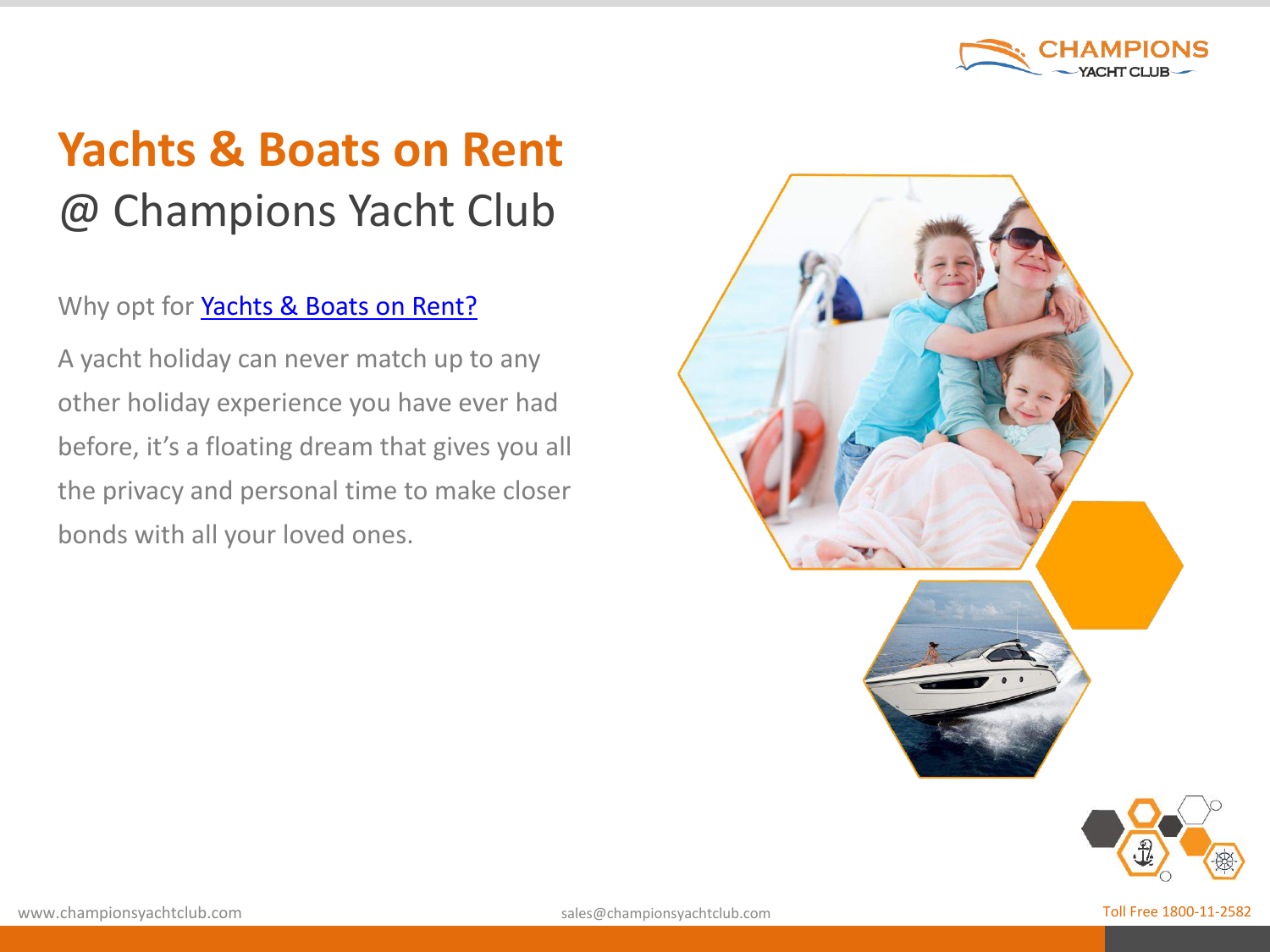

**Here are 8 Reasons Why Should Rent a Yacht**

1. Ideal for families, corporate, bachelor/bachelorette parties and romantic getaways.

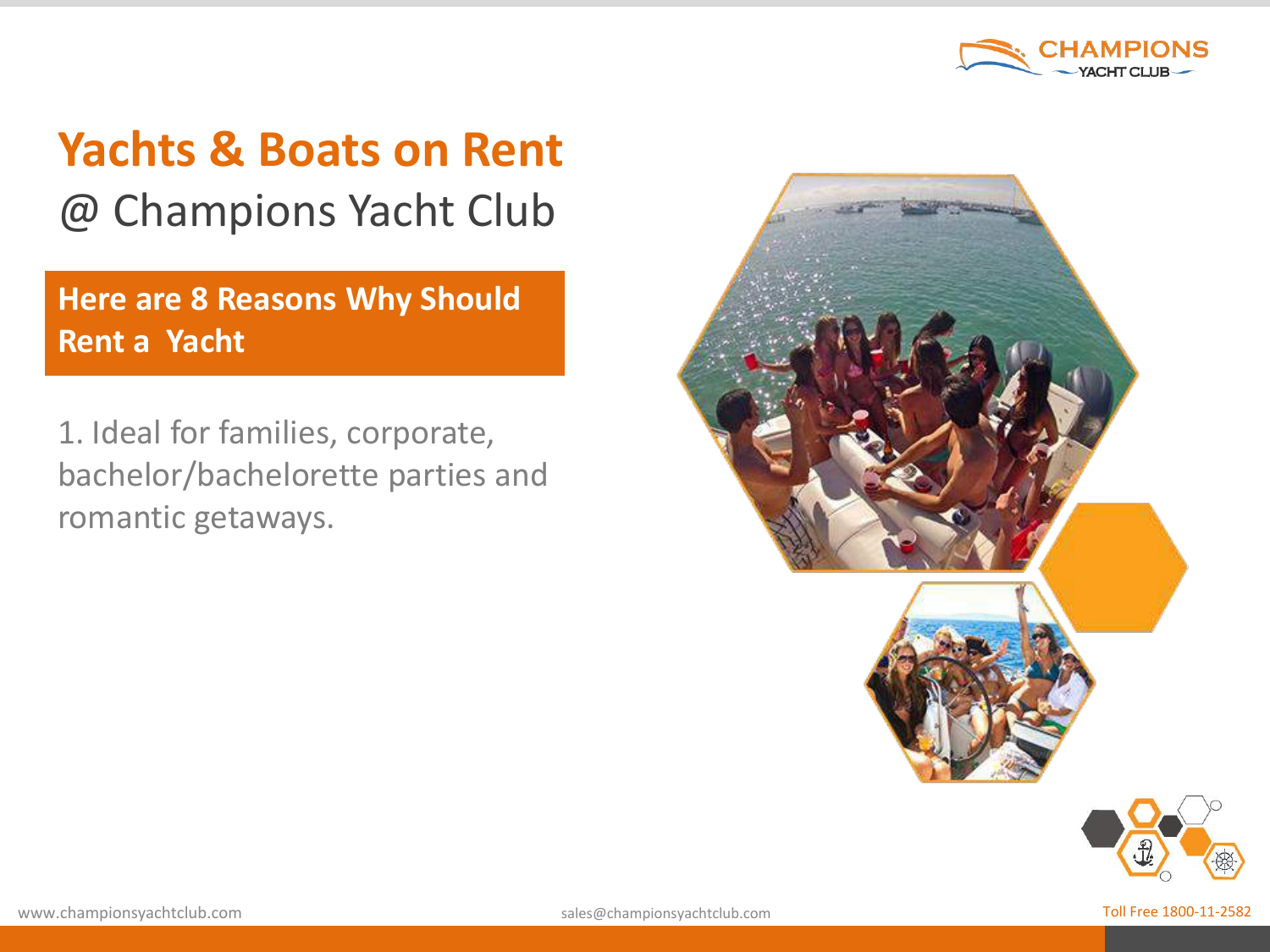

2. Gives you the privacy to plan your destination as per your desire



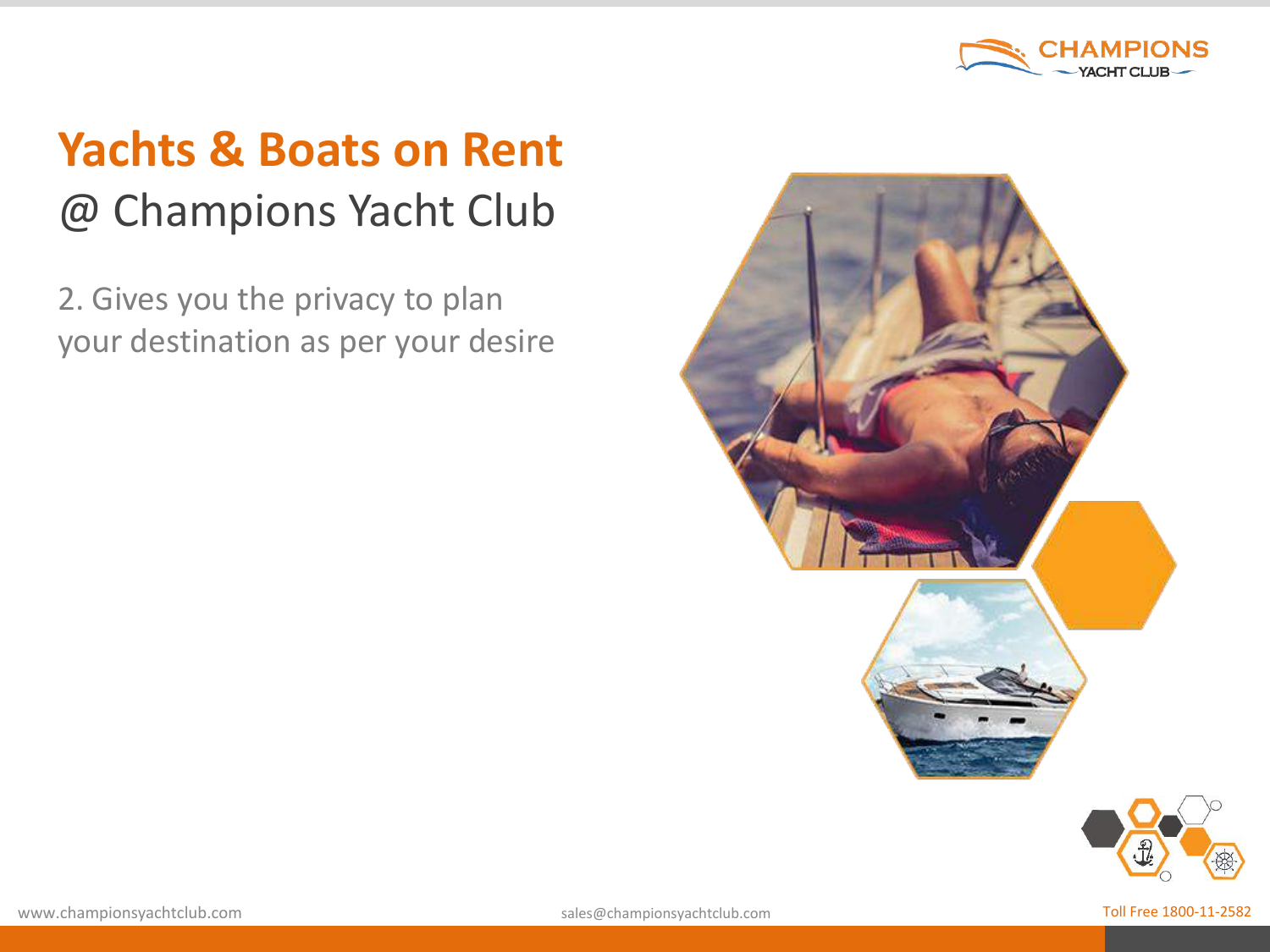

3. Enjoy different locations every hour without having to get rushed or repack.

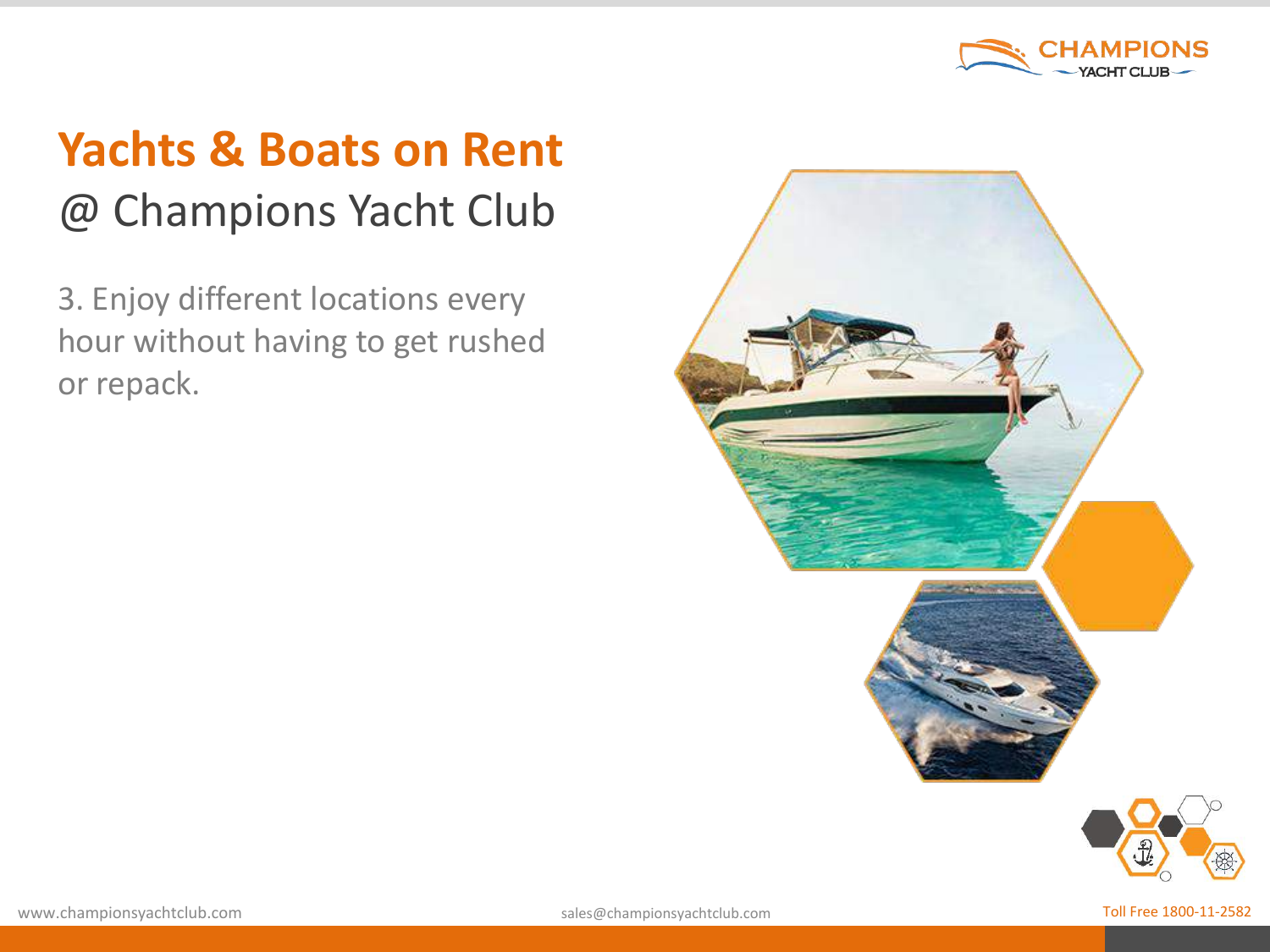

4. Avoid those huge tourist crowds that can rob you off your private space



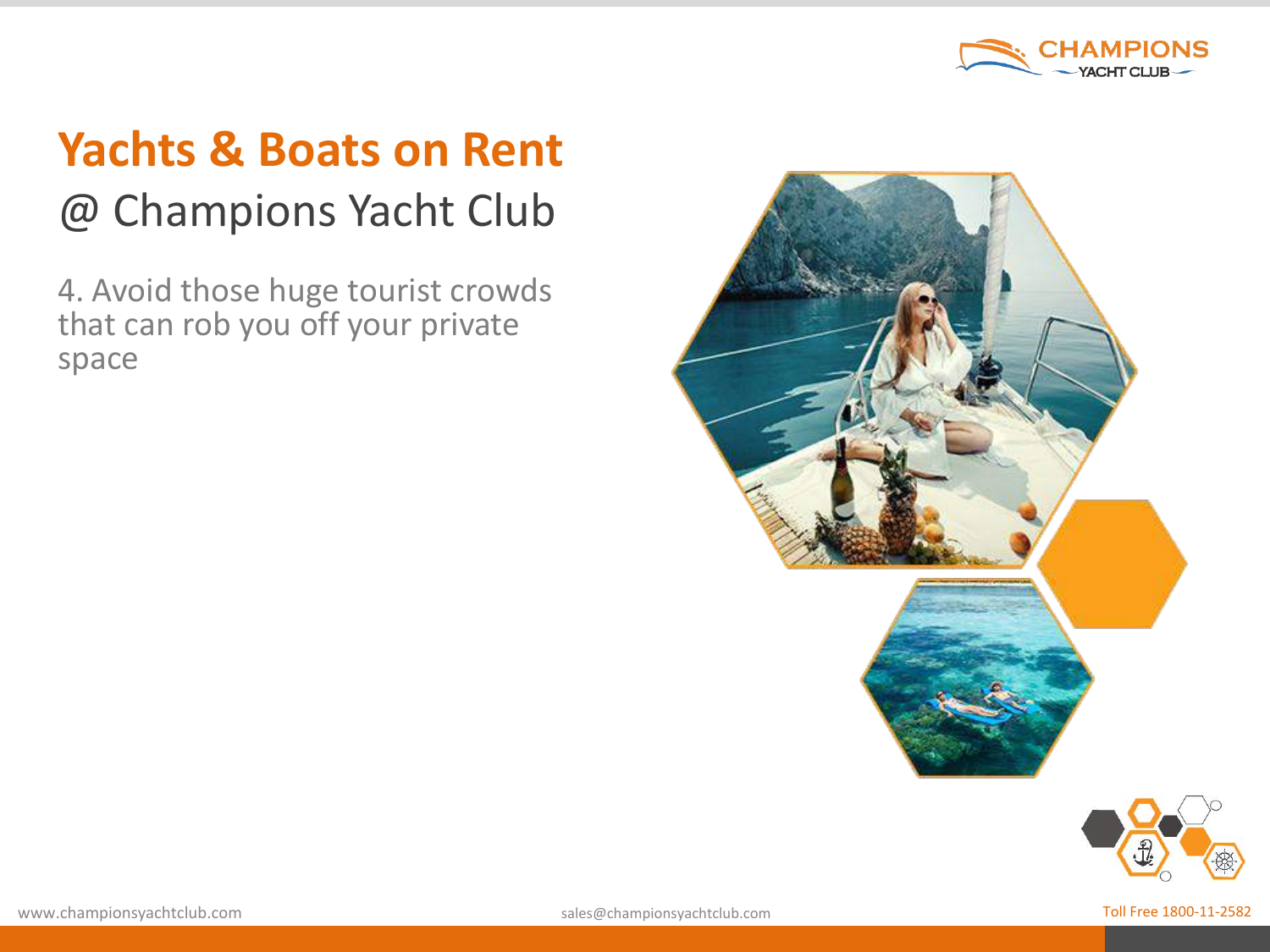

5. Simple to learn, you do not need any prior experience or skill sets to go yachting. It's for anyone and everyone with the desire and passion.



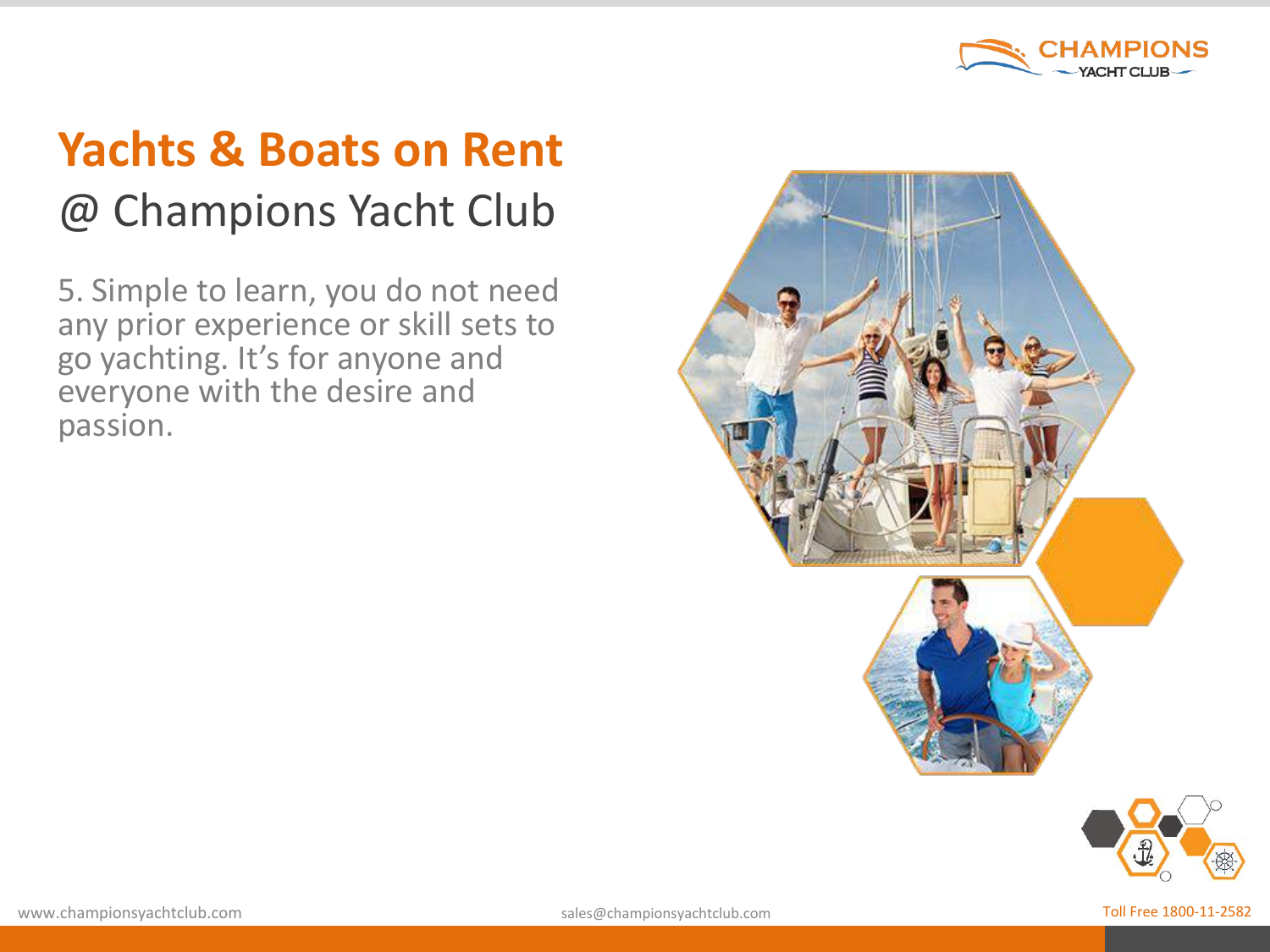

6. You can choose to hire private staff and chefs who can serve you exotic food in the midst of the sea



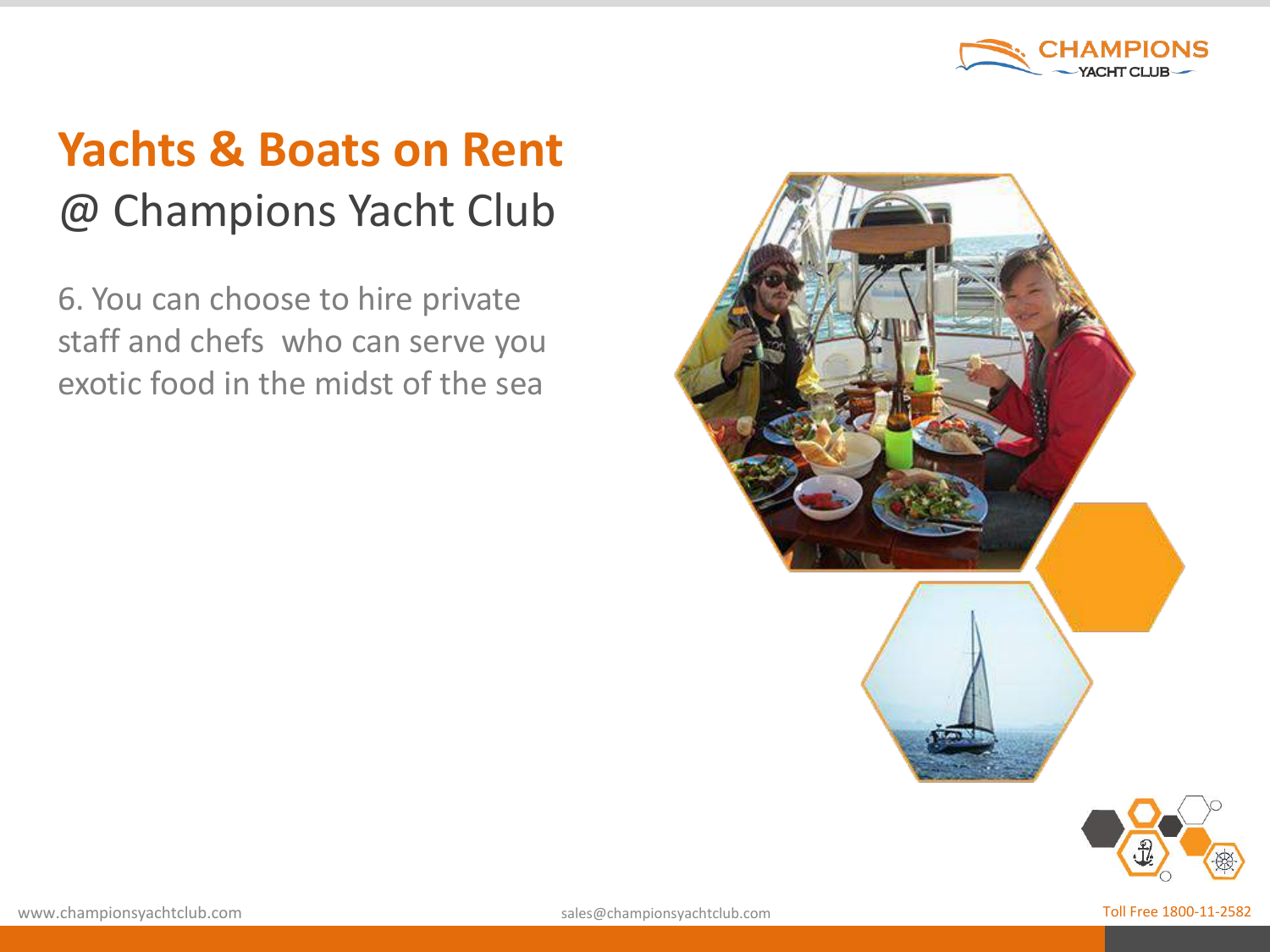

7. Breath-taking sunsets, marine life and sailing beneath the starry night make it a surreal experience.

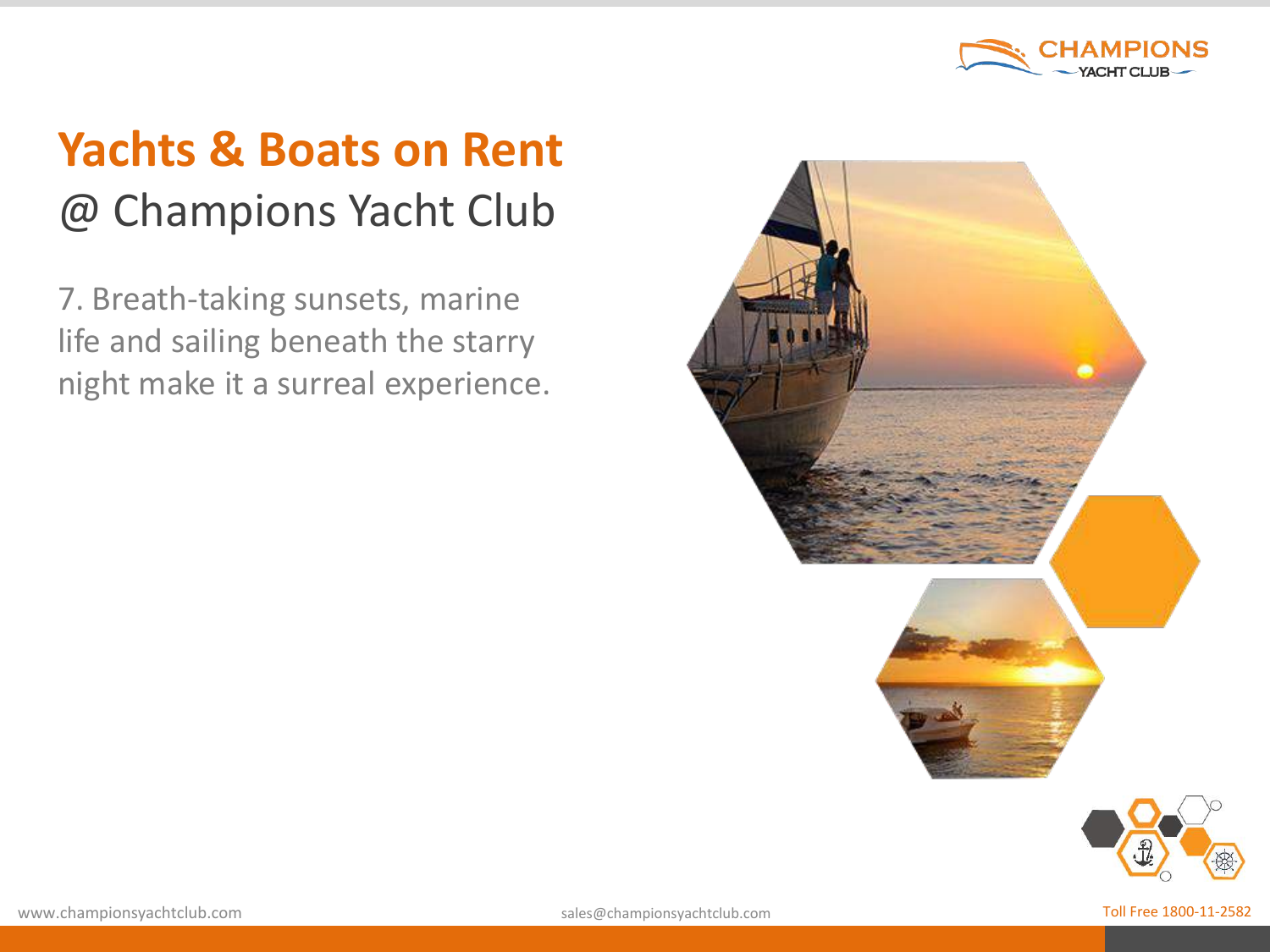

8. Moreover you can enjoy popular water sports like Jet Ski, Parasailing Snorkelling, Kayaking, Kite-Surfing, Wind-Surfing, Rafting, Diving and more…..





www.championsyachtclub.com **Sales@championsyachtclub.com** Sales@championsyachtclub.com Toll Free 1800-11-2582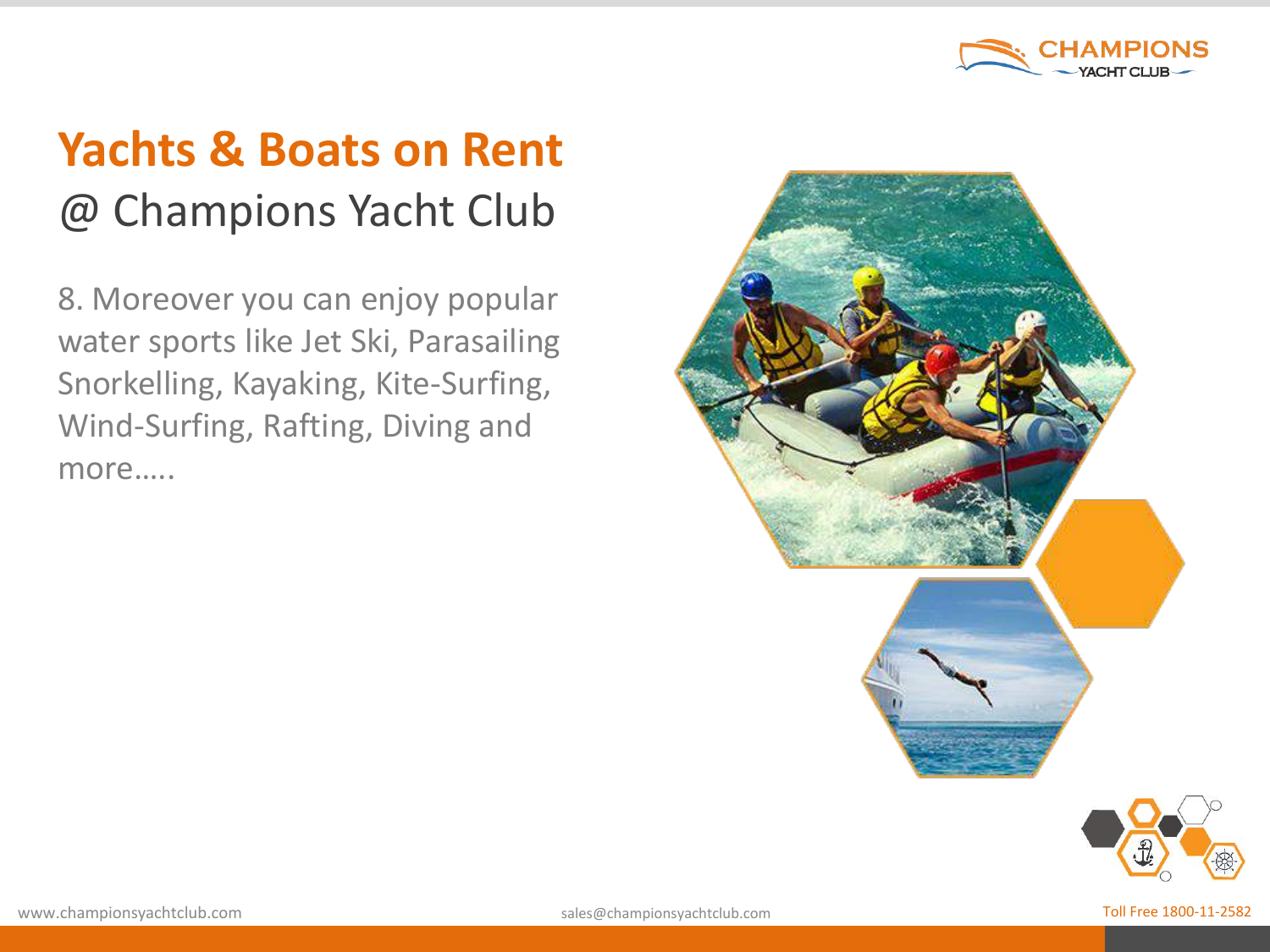

There is a boating option available for everyone according to their taste, finances and skills.

It's a vacation like no other, the sense of freedom, accomplishment, power and control can almost get you into an addictive trance.